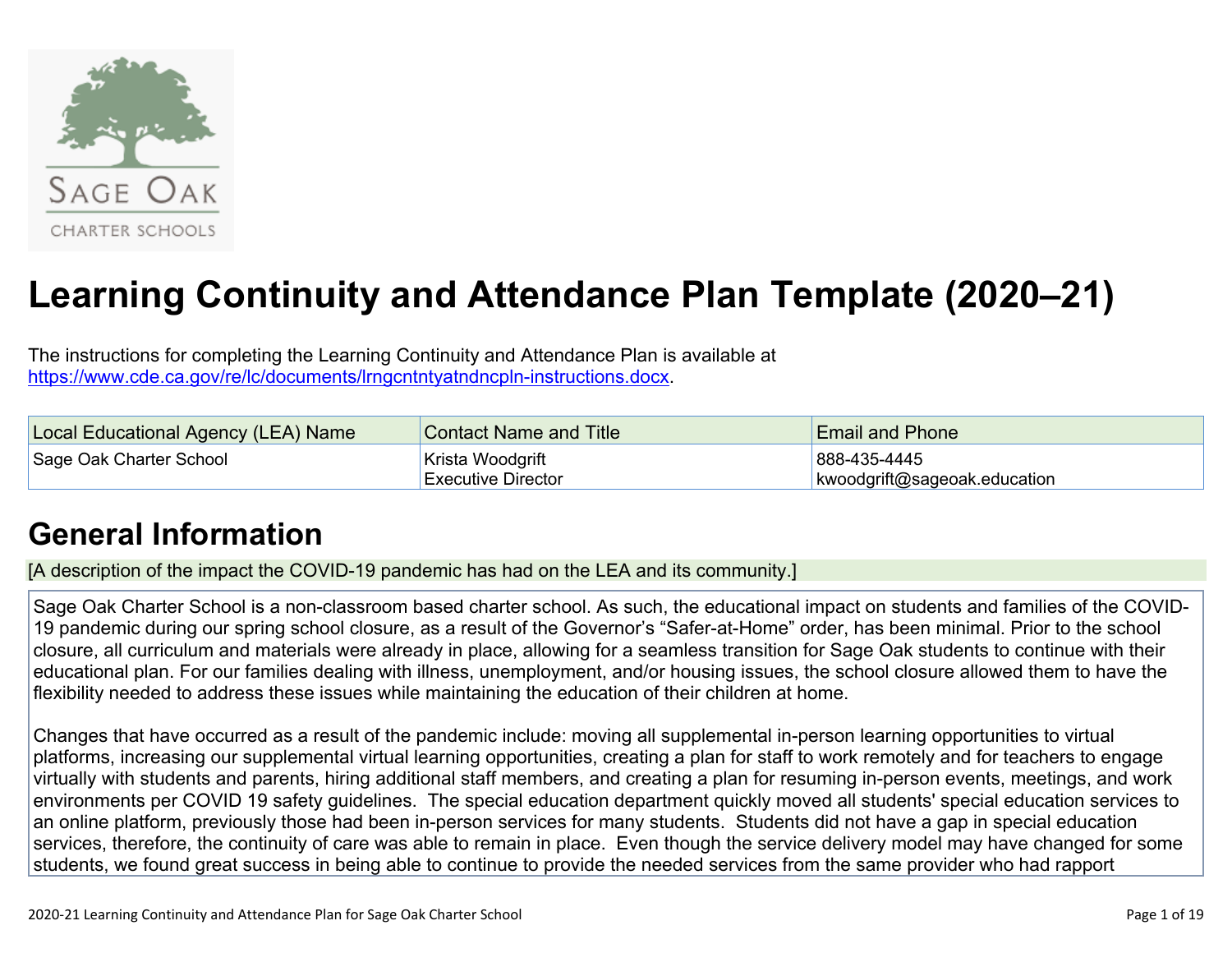established with the student prior, and the IEP teams worked to bolster those services online as the weeks moved forward. Many students and families found virtual services to be a lifeline during a time when many other services and activities in the community were not available.

## **Stakeholder [Engagement](http://www.doc-tracking.com/screenshots/20LCP/Instructions/20LCPInstructions.htm#stakeholderengagement)**

[A description of the efforts made to solicit stakeholder feedback.]

Sage Oak realized the importance of stakeholder participation in this process and created a plan to ensure the highest level of engagement given a virtual setting. This includes emails, social media posts, school website additions, and virtual School Site Council and ELAC meetings. Sage Oak surveyed teachers to identify families that lacked devices or the internet and were able to provide the needed resources to any families in need to access all school communication.

The Learning Continuity and Achievement Plan was posted to our school website with a feedback form available if stakeholders wished to comment or ask questions about the plan. Sage Oak has an EL population below the 15% threshold that requires translation, however, any request for translation of documents pertaining to the Learning Continuity and Attendance Plan was honored. Parents, teachers, and support staff were emailed to notify them of the posting of the plan and the scheduled School Site Council and ELAC meetings, to review and approve the plan, and to encourage feedback and engagement. The school also used social media to notify stakeholders of the opportunities for input. Teachers were advised to contact families that did not have internet access via telephone to notify them of the opportunities and to provide call-in information for the public hearing at the School Site Council meeting, ELAC meeting, and/or to review the plan with the family and complete the online feedback form on their behalf.

The Director of Education Services reached out to stakeholders that identified themselves on the online feedback form to answer their questions or confirm the receipt of their feedback.

The School Site Council meeting for a public hearing of the Learning Continuity and Achievement Plan was held on August 20, 2020.

The ELAC meeting for a public hearing of the Learning Continuity and Achievement Plan was held on August 20, 2020.

[A description of the options provided for remote participation in public meetings and public hearings.]

The public hearing via the School Site Council and ELAC meetings were held via Zoom meetings on August 20, 2020. The agenda and participation instructions were posted 72 hours before the meetings in accordance with the Brown Act. Stakeholders had the option of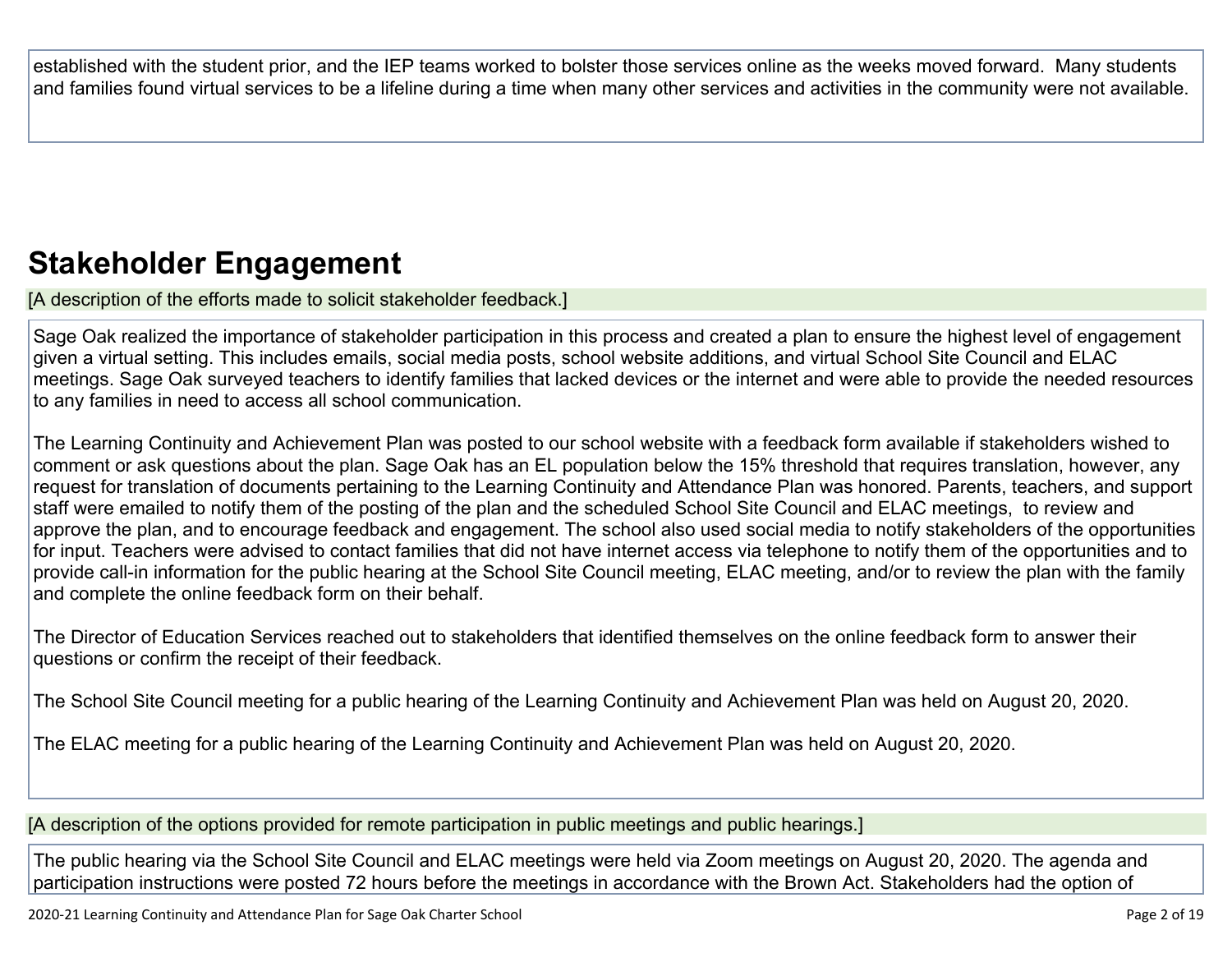participating in the meetings online or calling in with a provided phone number. Stakeholders could also submit a public comment via an online form prior to the meetings, as stated on the posted agenda.

The Governing Board held a virtual Public Hearing for the Learning Continuity and Attendance Plan September 10, 2020 The Governing Board held a virtual meeting for the adoption of the Learning Continuity Attendance Plan September 14, 2020

[A summary of the feedback provided by specific stakeholder groups.]

In presenting the Learning Continuity to our stakeholders, they asked questions pertaining to the requirement for virtual learning. The stakeholders inquired as to the reason virtual learning is required and why in-person meetings and activities are not currently allowed.

There was one public comment to the School Site Council and ELAC on this topic and two comments submitted via survey on this topic. The two comments submitted via survey were also shared with the School Site Council and ELAC.

In presenting the LCP to the School Site Council and ELAC, the members had no additional feedback.

[A description of the aspects of the Learning Continuity and Attendance Plan that were influenced by specific stakeholder input.]

Based on the feedback received, Sage Oak added information under the Continuity of Learning section, In-Person Instructional Offerings subsection, to further explain the requirement for virtual learning at this time.

## **[Continuity](http://www.doc-tracking.com/screenshots/20LCP/Instructions/20LCPInstructions.htm#ContinuityofLearning) of Learnin[g](http://www.doc-tracking.com/screenshots/20LCP/Instructions/20LCPInstructions.htm#ContinuityofLearning)**

### **In-Person [Instructional](http://www.doc-tracking.com/screenshots/20LCP/Instructions/20LCPInstructions.htm#ContinuityofLearning1) Offerings**

[A description of the actions the LEA will take to offer classroom-based instruction whenever possible, particularly for students who have experienced significant learning loss due to school closures in the 2019–2020 school year or are at a greater risk of experiencing learning loss due to future school closures.]

Sage Oak Charter School is a non-classroom based charter school that provides learning to all students through an independent study model with support from highly qualified teachers. Students have a personalized education plan and all curriculum and materials needed for this plan will be in place and utilized upon the start of the school year.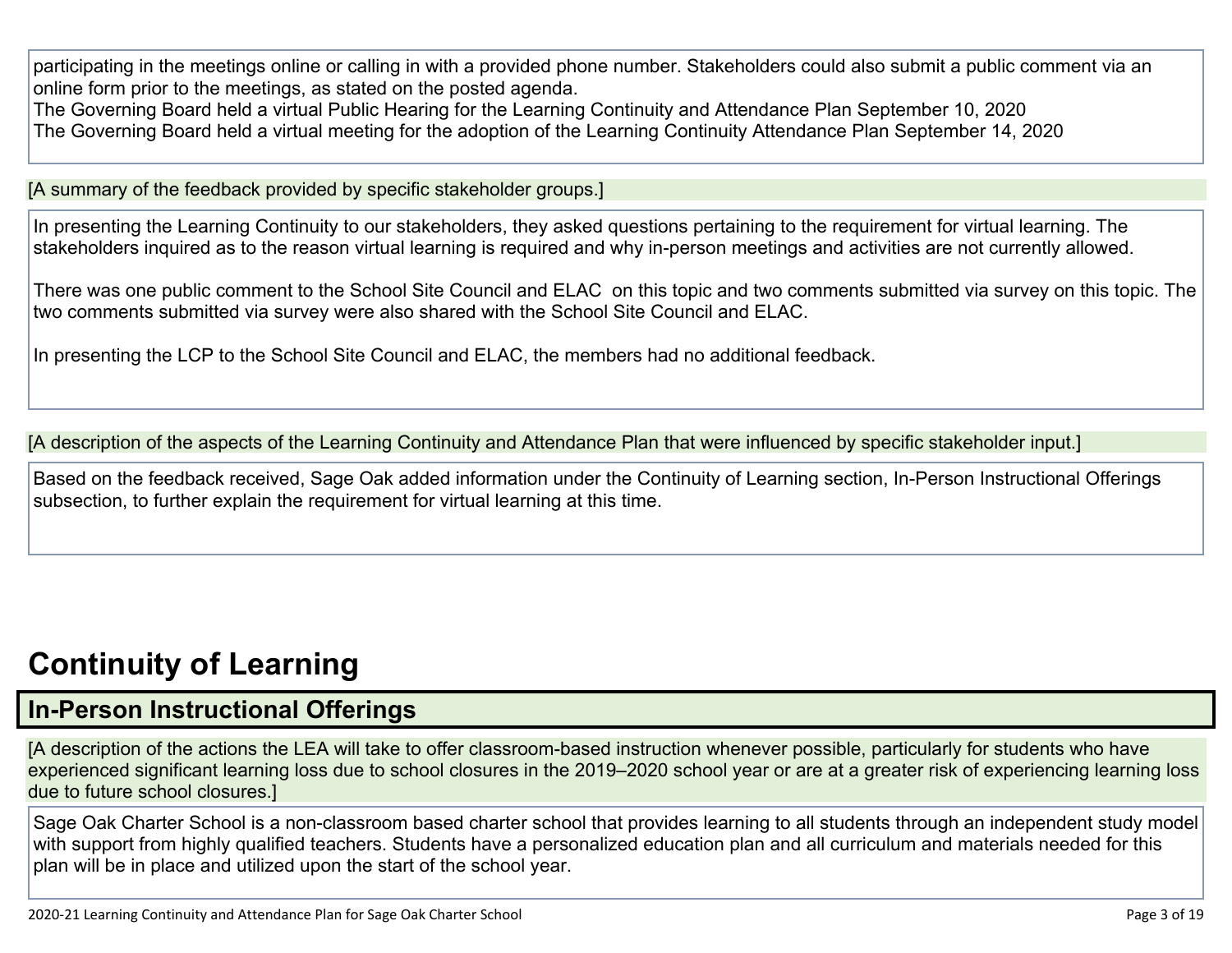For students who experienced learning loss due to the school closure and who are at a greater risk of experiencing learning loss due to future school closures, the school is ensuring that each of these students has a personalized educational plan to meet their needs. The plan includes standards-based curriculum and instruction that will address any learning loss, as well as prepare them for continued learning in the event of a future school closure. The school has also purchased online learning subscriptions to ensure virtual, as well as print, learning options for all students.

Additionally, the school has increased its live online educational offerings for students. Although the school is an independent study model, the importance of in-person virtual learning is crucial at this time. Sage Oak will be offering the following:

Elementary and Middle School (Grades TK-8):

Sage Oak is offering an online enrichment platform that will provide live enrichment classes and activities that will help the students to engage with teachers and their peers.

Middle School and High School (Grades 6-12):

Given the necessity of increased virtual learning, even within an independent study platform, we have increased our year-long middle and high school (grades 6-12) Sage Oak Live Online (SOLO) courses. The school now provides 59 middle and high school SOLO courses that cover multiple subject areas.

As a state-funded charter school, Sage Oak is required to comply with the CDPH's industry guidance for schools and school based programs. These guidelines currently require virtual learning to take place. Sage Oak is monitoring all the counties that it serves and will begin offering in-person services when the county is off the state watch list and the majority of public schools in the county begin to offer inperson services.

### **Actions Related to In-Person [Instructional](http://www.doc-tracking.com/screenshots/20LCP/Instructions/20LCPInstructions.htm#ContinuityofLearning2) Offerings [additional rows and actions may be added as necessary]**

| <b>Description</b>                                                                                                                        | <b>Total Funds</b> | Contributing |
|-------------------------------------------------------------------------------------------------------------------------------------------|--------------------|--------------|
| <b>SOLO Teachers</b><br>These hands-on materials will enable a deeper understanding of online learning for our at-<br>promise population. | 268,368            | Yes          |
|                                                                                                                                           |                    |              |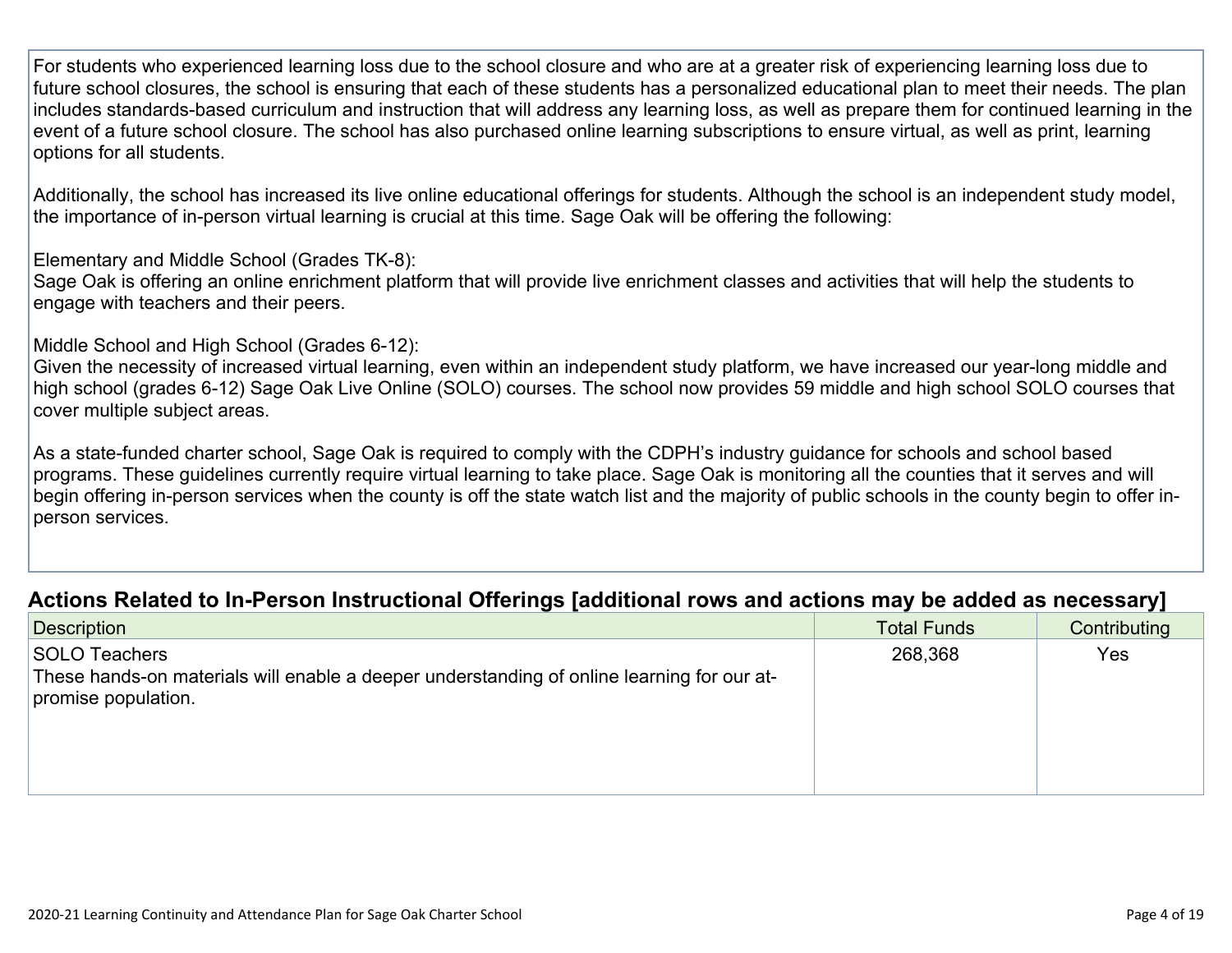### **Distance [Learning](http://www.doc-tracking.com/screenshots/20LCP/Instructions/20LCPInstructions.htm#DistanceLearningProgram) Program**

### **Continuity of [Instruction](http://www.doc-tracking.com/screenshots/20LCP/Instructions/20LCPInstructions.htm#DistanceLearningProgram1)**

[A description of how the LEA will provide continuity of instruction during the school year to ensure pupils have access to a full curriculum of substantially similar quality regardless of the method of delivery, including the LEA's plan for curriculum and instructional resources that will ensure instructional continuity for pupils if a transition between in-person instruction and distance learning is necessary.]

Sage Oak Charter School is a non-classroom based charter school. As such, our school maintains its operations to support students' educational plans while adhering to "Safer-at-Home" orders. The school provides flexibility and increased support for students to achieve their educational goals. By offering virtual enrichment classes, in addition to their personalized educational plan, students have full access to instruction and learning, are engaged, and their individual interests and needs are met.

Our teachers are highly qualified and receive on-going training to support the distance learning instruction of our students. Teachers support students in their required courses and provide support through consistent feedback and individualized support.

To maintain consistent communication with students and families, email, texts, and/or Zoom are used for regular check-ins for support with lessons, coursework, and, equally importantly, they are used as an opportunity to connect emotionally with students and families, facilitate wellness checks, and to share community resources as needed. Given that Sage Oak is an independent study model, there is no required in-person element to the student's educational plan. The exception to this is for students taking high school level a-g courses. These students must spend at least one hour per week engaged in interactive instruction and/or academic tutoring and advising. Therefore, maintaining continuity of learning can be achieved through the establishment of the educational plan and additional online enrichment opportunities.

### **Access to Devices and [Connectivity](http://www.doc-tracking.com/screenshots/20LCP/Instructions/20LCPInstructions.htm#DistanceLearningProgram2)**

[A description of how the LEA will ensure access to devices and connectivity for all pupils to support distance learning.]

Teachers contacted and will continue to contact students and parents to determine online access and device accessibility. Sage Oak has been able to identify any families in need and will continue to do so as new students enroll. Sage Oak has provided/ordered the needed resources for families to have access to devices and the internet to ensure they receive the communication sent through email, text, website, and social media.

In order to maintain connectivity, Sage Oak provides the technology and internet resources to all students, including our homeless and foster students, in the case that students do not have access to the digital components necessary to complete required schoolwork and onlinebased school activities. Technical support is available virtually and, if needed, computer replacement is arranged at an agreed-upon location with COVID-19 safety precautions in place.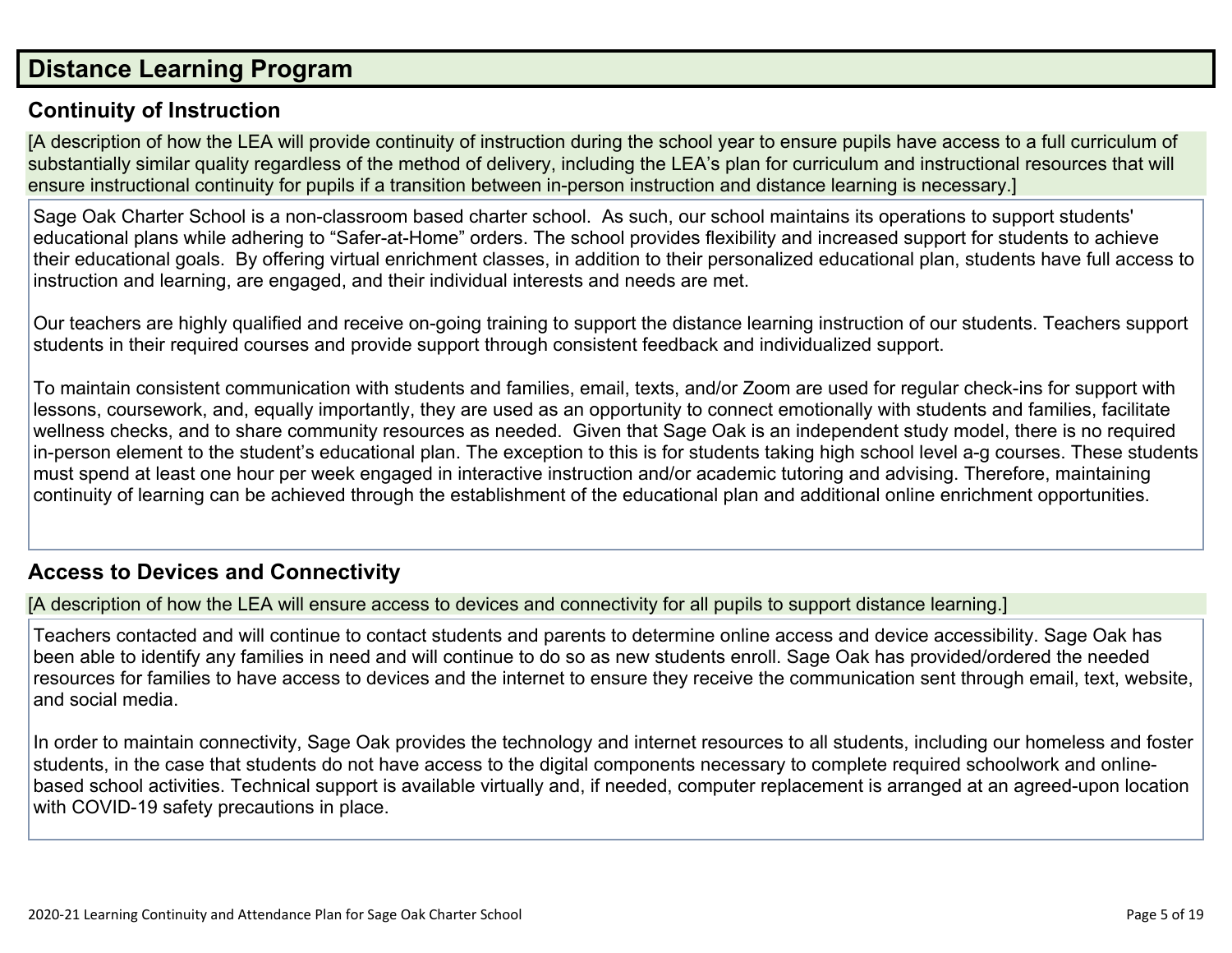### **Pupil [Participation](http://www.doc-tracking.com/screenshots/20LCP/Instructions/20LCPInstructions.htm#DistanceLearningProgram3) and Progress**

[A description of how the LEA will assess pupil progress through live contacts and synchronous instructional minutes, and a description of how the LEA will measure participation and time value of pupil work.]

Sage Oak is a non-classroom based charter school, and as such, follows the participation and time value guidelines as laid out in the school's charter petition, as well as the board-approved independent study policy and report card policy.

Attendance and assessment policies and practices align with applicable law and school policies. Attendance is claimed using a two faceted approach. In order to claim attendance, the student must engage in learning for each day claimed ("daily engagement") and additionally must complete the learning that was assigned by the teacher of record for the given learning period ("time value of work product"). Each learning period, the teacher monitors and assesses the student's completed assignments and then claims the correlating amount of attendance and issues the assessed scores on the assignments. The teacher will assign learning and evaluate that learning based on individual ability and needs of the student. The teacher will work with the parent/guardian and student to plan out the appropriate amount of work for both attendance and assessment purposes and to support the student in meeting or exceeding standards and achieving personal goals. This is traditionally done in-person, however, if orders require this to be completed virtually, then the student will meet with the teacher via a live Zoom meeting and will complete all tasks.

The school will continue to follow its report card policy to assess student progress. The teacher of record will determine the pupil's grades through multiple methods of evaluation: observation, student work, chapter quizzes and tests, parent/guardian input, and discussion from live online and/or in-person meetings.

### **Distance Learning Professional [Development](http://www.doc-tracking.com/screenshots/20LCP/Instructions/20LCPInstructions.htm#DistanceLearningProgram4)**

[A description of the professional development and resources that will be provided to staff to support the distance learning program, including technological support.]

All staff is being trained on utilizing the Zoom platform for live enrichment courses as well as the required learning period meetings with students and parents every 20 school days. Staff is also being trained on the Google suite, Seesaw, Flipgrid, and Google Classroom to help them engage with their students. The school counselor is also attending a training on "Building Engaging and Supportive Virtual Classrooms - Trauma Informed Practice" to better support our students and teachers during this time.

We have an IT Specialist that is available to assist teachers with their technology devices and the various platforms, as needed.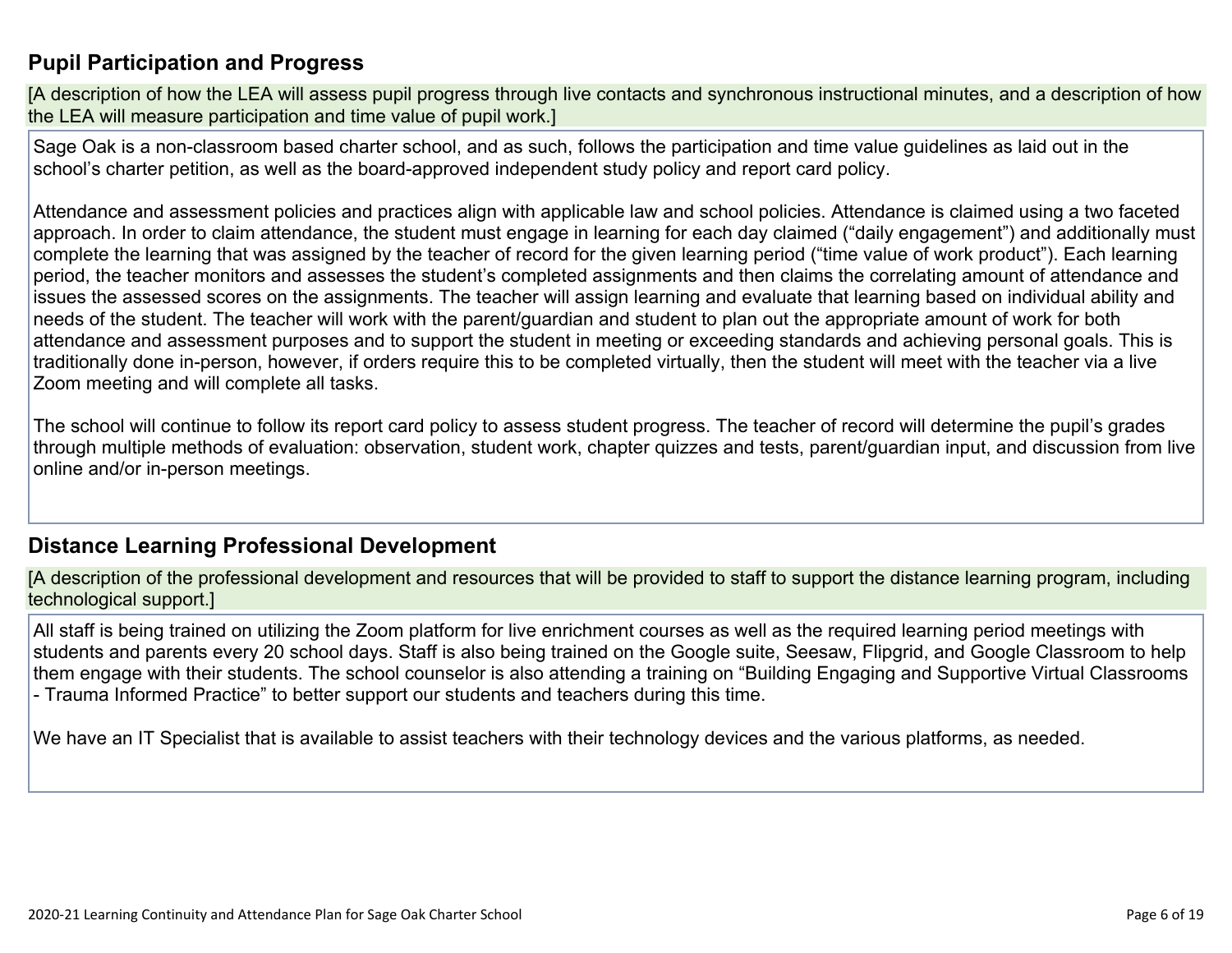### **Staff Roles and [Responsibilities](http://www.doc-tracking.com/screenshots/20LCP/Instructions/20LCPInstructions.htm#DistanceLearningProgram5)**

[A description of the new roles and responsibilities of affected staff as a result of COVID-19.]

The method in which student learning is evaluated due to school closures will be conducted virtually via Zoom for all teaching staff. Outside of that, because Sage Oak Charter School is a non-classroom based school, the roles and responsibilities of previous staff will not change as a result of COVID-19 other than conducting services and supports virtually instead of in-person.

Sage Oak will be adding additional new personnel to support our students and staff: an additional counselor, a human resource specialist, a math intervention specialist, and curriculum development positions to better serve the stakeholders during this time.

The additional counselor will provide increased services to our students and staff. The counselor will train the staff on trauma-informed practices to set the tone for positive school culture, provide supportive adult relationships, model/teach effective self-regulation and coping strategies, identify strengths and build upon them, and encourage and practice self-care. The counselor will also host age-appropriate COVID-19 support groups for students and staff.

An additional senior specialist of human resources will allow the school to better monitor COVID-related employment issues and the school's safety plan. The senior specialist will be responsible for supporting the HR department with the process of staff leaves of absence, accommodations, sick leave, Families First Coronavirus Response Act leaves, and personnel matters directly resulting from COVID-19.

### **[Supports](http://www.doc-tracking.com/screenshots/20LCP/Instructions/20LCPInstructions.htm#DistanceLearningProgram6) for Pupils with Unique Needs**

[A description of the additional supports the LEA will provide during distance learning to assist pupils with unique needs, including English learners, pupils with exceptional needs served across the full continuum of placements, pupils in foster care, and pupils who are experiencing homelessness.]

### English Learners

Sage Oak has developed an English Learner Master Plan to serve English Learner ("EL") students, including long-term English Learners ("LTELs") or English Learners at risk of becoming LTELs, which addresses their needs, meets all state and federal mandates, and, which has a goal of exiting students from EL status. Sage Oak will work with teachers to provide EL support in the general education setting as outlined in the charter's EL Master Plan with additional communication and virtual support provided by the Education Services Coordinator. This additional support includes online EL curriculum, virtual small group instruction, and monthly monitoring of all EL students.

### Pupils with Exceptional Needs

Sage Oak will continue to utilize the IEP process to plan for special education services during the school year. This will include distance learning plans and possibly addendum IEP's to address distance learning needs during immediate or future school site closures. All special education services will be offered during distance learning in a manner that allows access of services to students to virtual services. This may also include telephonic sessions where appropriate, for services such as counseling, where students may or may not be comfortable being on video, for various reasons.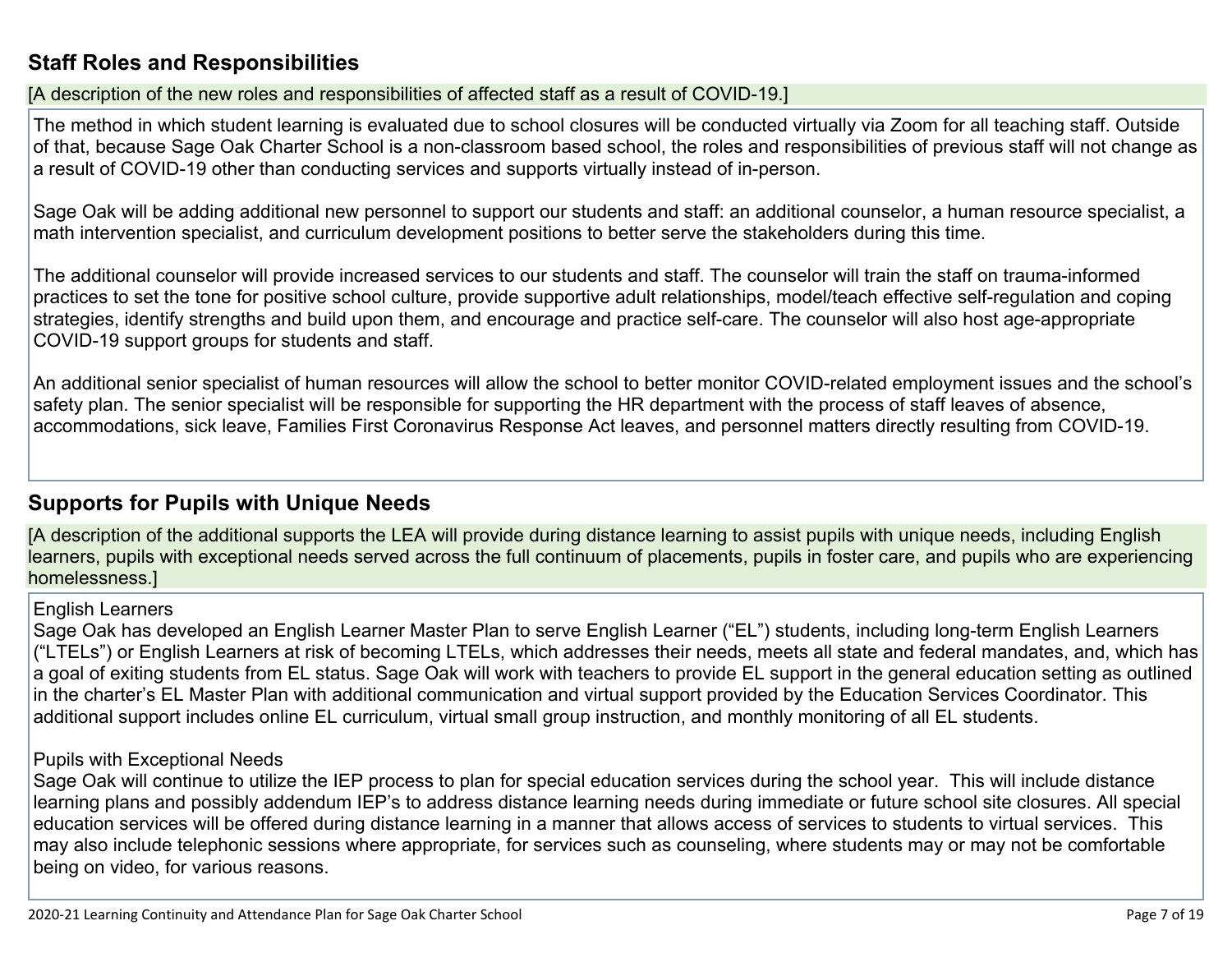Sage Oak will work to ensure every student has access to their grade-level curriculum and supports necessary to access that curriculum in the form of SAI (specialized academic instruction), as well as other DIS services such as speech and language, occupational therapy, counseling, and so forth. The IEP team will meet and determine what is working for each student in distance learning as well as what accommodations and modality of learning allow the greatest access. This may include adjustments to the IEP including additional accommodations or supplementary aids, such as consultation time with certain IEP team members to ensure student access to needed services to make progress in their grade-level standards.

Special education case managers and providers at Sage Oak have received training through the special education department in regards to communicating with families as we move through distance learning and tracking data to ensure educational benefit during this time.

### Pupils in Foster Care and Experiencing Homelessness

Sage Oak will continue to follow its board approved Education for Foster and Mobile Youth and Education for Homeless Youth policies during this time. In addition, the school will be providing any necessary technologies, including computers and Mifis to these students. The students will also be provided online licenses to YUP mathematics tutoring app and IXL mathematics and English language arts. The school's Title I Coordinator will also be completing monthly monitoring of these students to ensure they are following their educational plan and have all the necessary items to complete learning. Based on the needs of the student, the Title I Coordinator may also offer virtual small group classes to support the learning of these students with unique needs.

| <b>Description</b>                                                                                                                                                                                  | <b>Total Funds</b> | Contributing |
|-----------------------------------------------------------------------------------------------------------------------------------------------------------------------------------------------------|--------------------|--------------|
| <b>Zoom for All Staff Members</b><br>Zoom will be used to provide intervention, instruction to students, offer enrichment courses,<br>and to connect with and support students.                     | 8284               | <b>No</b>    |
| <b>School Online Subscriptions</b><br>Online supplemental learning resources help to personalize the educational plans of our at-<br>promise youth allowing them to learn according to their needs. | 20,325.90          | <b>Yes</b>   |
| Jamf<br>Jamf is used to manage technology and to push out educational apps to staff devices.                                                                                                        | 1,207.36           | <b>No</b>    |

### **Actions related to the Distance Learning Program [additional rows and actions may be added as [necessary\]](http://www.doc-tracking.com/screenshots/20LCP/Instructions/20LCPInstructions.htm#DistanceLearningProgram7)**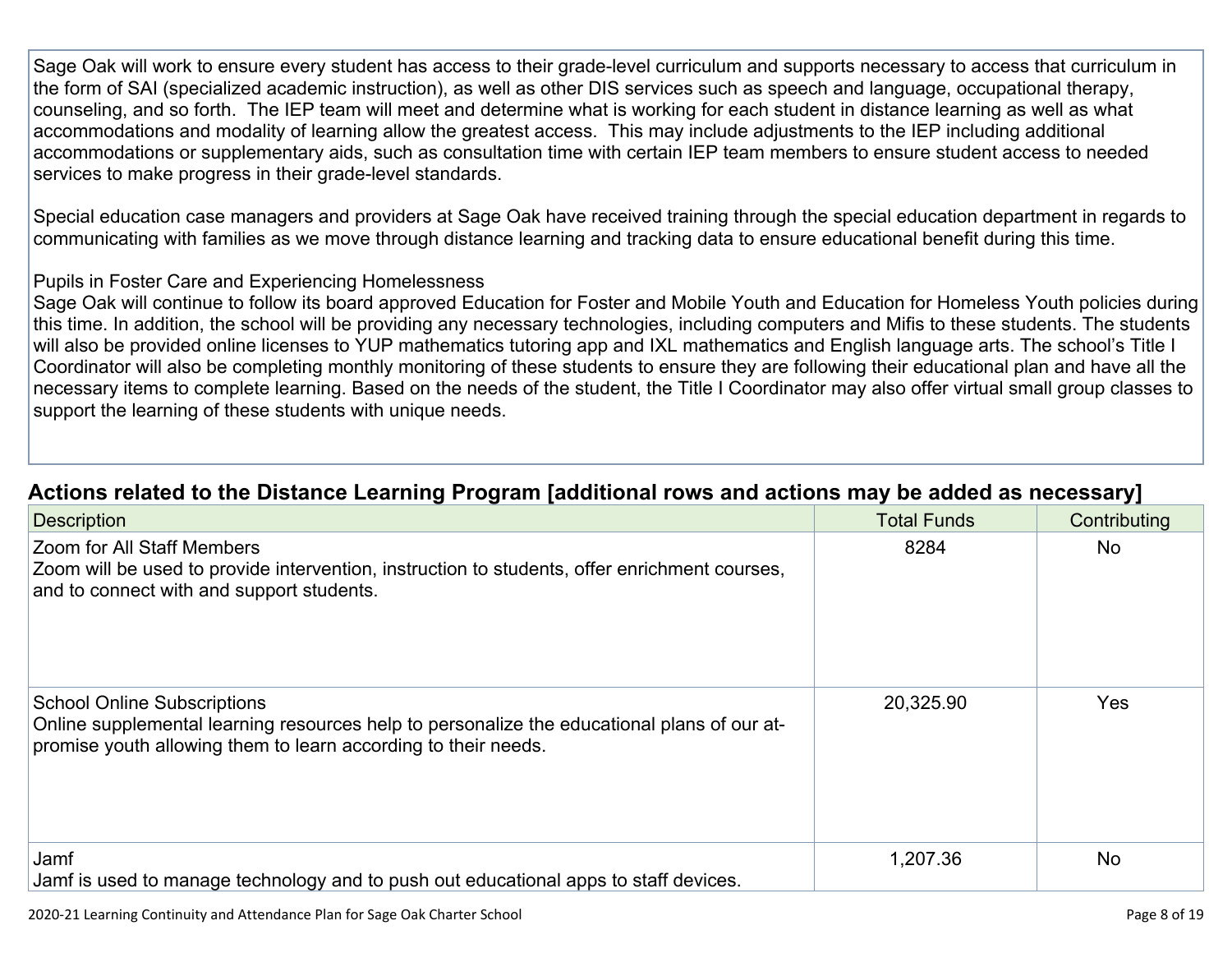| <b>Description</b>                                                                                                                                                                                                                                                                      | <b>Total Funds</b> | Contributing |
|-----------------------------------------------------------------------------------------------------------------------------------------------------------------------------------------------------------------------------------------------------------------------------------------|--------------------|--------------|
|                                                                                                                                                                                                                                                                                         |                    |              |
| Adobe Sign<br>Adobe Sign will be used to digitally sign IEPs and other educational documents.                                                                                                                                                                                           | 12,195.54          | <b>No</b>    |
| <b>Technology for Staff Members- Devices</b><br>This technology will allow our staff to provide intervention, instruction to students, offer<br>enrichment courses, and to connect with and support students.                                                                           | 8,130.36           | <b>No</b>    |
| Technology for Staff Members- Mifis<br>This technology will allow our staff to provide intervention, instruction to students, offer<br>enrichment courses, and to connect with and support students.                                                                                    | 19,512.87          | <b>No</b>    |
| Repairs for Technology for Staff Members<br>Repairs to technology will allow our staff to provide continuity in learning for our students who<br>will be learning virtually.                                                                                                            | 975.64             | <b>No</b>    |
| Human Resource Specialist<br>Our Human Resource Specialist will focus on ensuring our COVID Response Plan is followed<br>and that we have the resources needed to execute the plan. This will include facilitating<br>leaves and supporting staff who might qualify for accommodations. | 70,227.68          | <b>No</b>    |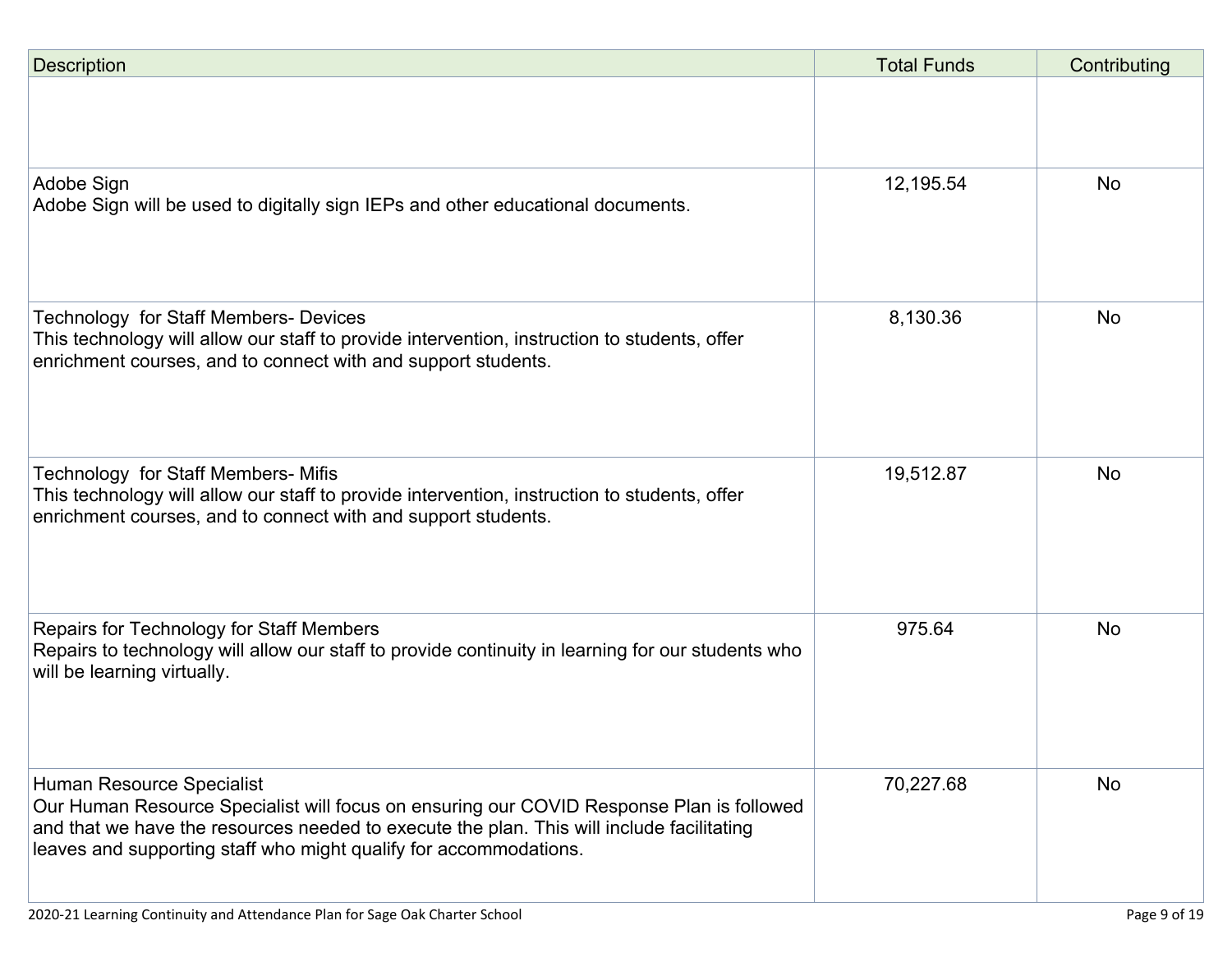| <b>Description</b>                                                                                                                                                                                                                     | <b>Total Funds</b> | Contributing |
|----------------------------------------------------------------------------------------------------------------------------------------------------------------------------------------------------------------------------------------|--------------------|--------------|
|                                                                                                                                                                                                                                        |                    |              |
| Increased Counselor Hours/New Counselor<br>This position allows for our at-promise youth, as well as students and staff impacted by<br>COVID, to receive the social-emotional support they need to be more successful<br>academically. | 35,754.15          | <b>Yes</b>   |

### **Pupil [Learning](http://www.doc-tracking.com/screenshots/20LCP/Instructions/20LCPInstructions.htm#PupilLearningLoss) Loss**

[A description of how the LEA will address pupil learning loss that results from COVID-19 during the 2019–2020 and 2020–21 school years, including how the LEA will assess pupils to measure learning status, particularly in the areas of English language arts, English language development, and mathematics.]

### K-8 Students:

Students in grades K-8 will complete the iReady pre-assessment in reading and mathematics within the first 40 days of enrollment to measure current academic achievement levels. Teachers will be trained on how to interpret the scores from the iReady pre-assessment to identify learning loss. If a student has been identified as having learning loss, the teacher, parent, and student will create a personalized educational plan to address the learning loss. This can include, but is not limited to, the use of iReady online lessons, one-on-one tutoring, participation in small group or one-on-one tutoring with our Math Intervention Coordinator or Title I Coordinator, using a specialized curriculum, participation in the school intervention program, and attending a student success team meeting. Students with identified learning loss will complete the Growth Monitoring iReady assessment during learning periods four and seven to measure progress towards state standards and their learning goals. The results on the growth monitoring may lead to an adjustment of the personalized educational plan for the student to better meet their needs. The student may also complete a mid-year diagnostic assessment in iReady if the Growth Monitoring assessment is not enough data to determine progress. Students will then complete the iReady post-assessment at the end of the school to get further data to measure academic achievement and growth.

### High School Students:

High school students will have their transcripts and report cards from the previous school year analyzed to determine if there was learning loss in all courses, including English language arts and mathematics. The high school Education Advisors will be trained to identify incomplete courses and units and to create a credit recovery plan for the student. The students will be monitored through monthly learning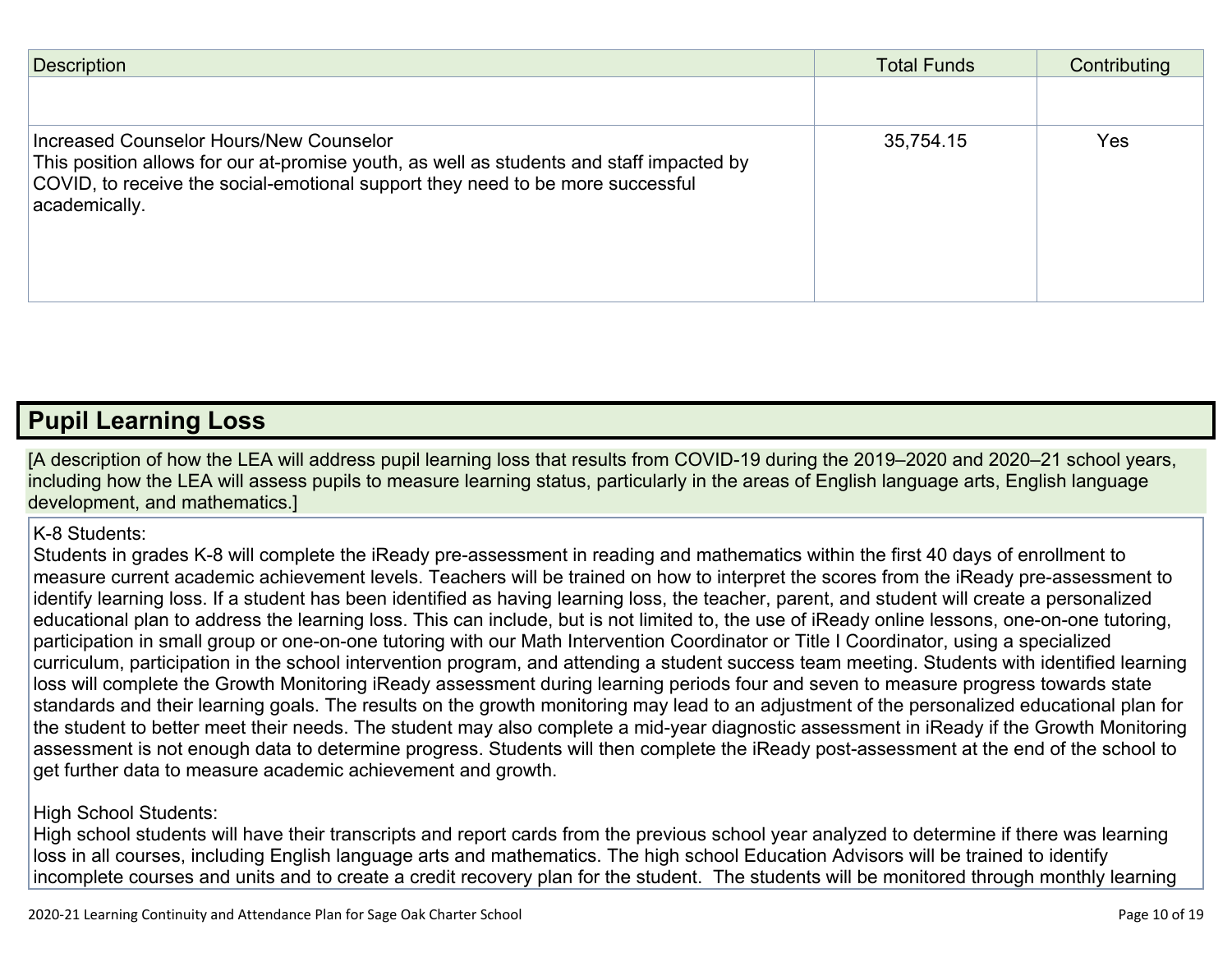period meetings with their educational advisor, quarterly progress reports as progressing or not progressing in their courses, and semester report cards. If a student is not progressing in recovering from the learning loss identified and addressed through the credit recovery plan they can participate in the school's intervention program, obtain one-on-one tutoring, utilize a specialized curriculum, and attend a student success team meeting.

### **Pupil Learning Loss [Strategies](http://www.doc-tracking.com/screenshots/20LCP/Instructions/20LCPInstructions.htm#PupilLearningLoss1)**

[A description of the actions and strategies the LEA will use to address learning loss and accelerate learning progress for pupils, as needed, including how these strategies differ for pupils who are English learners; low-income; foster youth; pupils with exceptional needs; and pupils experiencing homelessness.]

K-8 Students:

In order to address learning loss for students in grades kindergarten through eighth grade, teachers will create a personalized educational plan that will include elements from our multi-tiered system of support.

Sage Oak will use the three-tier model of Response to Intervention ("RTI") for students that are struggling to meet standards.

Tier One (Personalized Educational Plan) At Tier 1, school-wide prevention efforts are established to promote learning for all students, anticipating that most students will respond to these strategies and will not require additional intervention. Sage Oak provides high-quality, standards-based, instruction in their learning environment from teachers, parents/guardians, and/or vendors, who have high academic and behavioral expectations. The independent study model lends itself greatly to the differentiated instructional model in that the parent/guardian and teacher(s) work together to customize each student's educational plan, including curriculum selection and instructional techniques.

Tier Two (Selected Structured Intervention) At Tier 2, strategic intervention is established for students who are identified as being at risk of experiencing problems. For example, when school-wide screening reveals that some students are at risk of developing reading problems, supplemental reading support, and/or tutoring would be provided and encouraged. During Tier Two students will be taken through our intervention process where we will look at the student as a whole. During this process, we will create intervention strategies, as well as create goals and a timeline for improvement. If the goals have not been reached during the set timeline, then the student is referred to a more indepth Student Study Team ("SST"). At this level, students may utilize the school's math intervention specialist, the intervention program, and school-provided subscriptions to specifically target an academic area of need.

Tier Three (Intensive Intervention) At Tier 3, more intensive and possibly individual intervention is provided for students who continue to be at risk. At this level, a student may be referred for evaluation and consideration of whether the student qualifies for Special Education services according to the Individuals with Disabilities Education Improvement Act.

High School Students: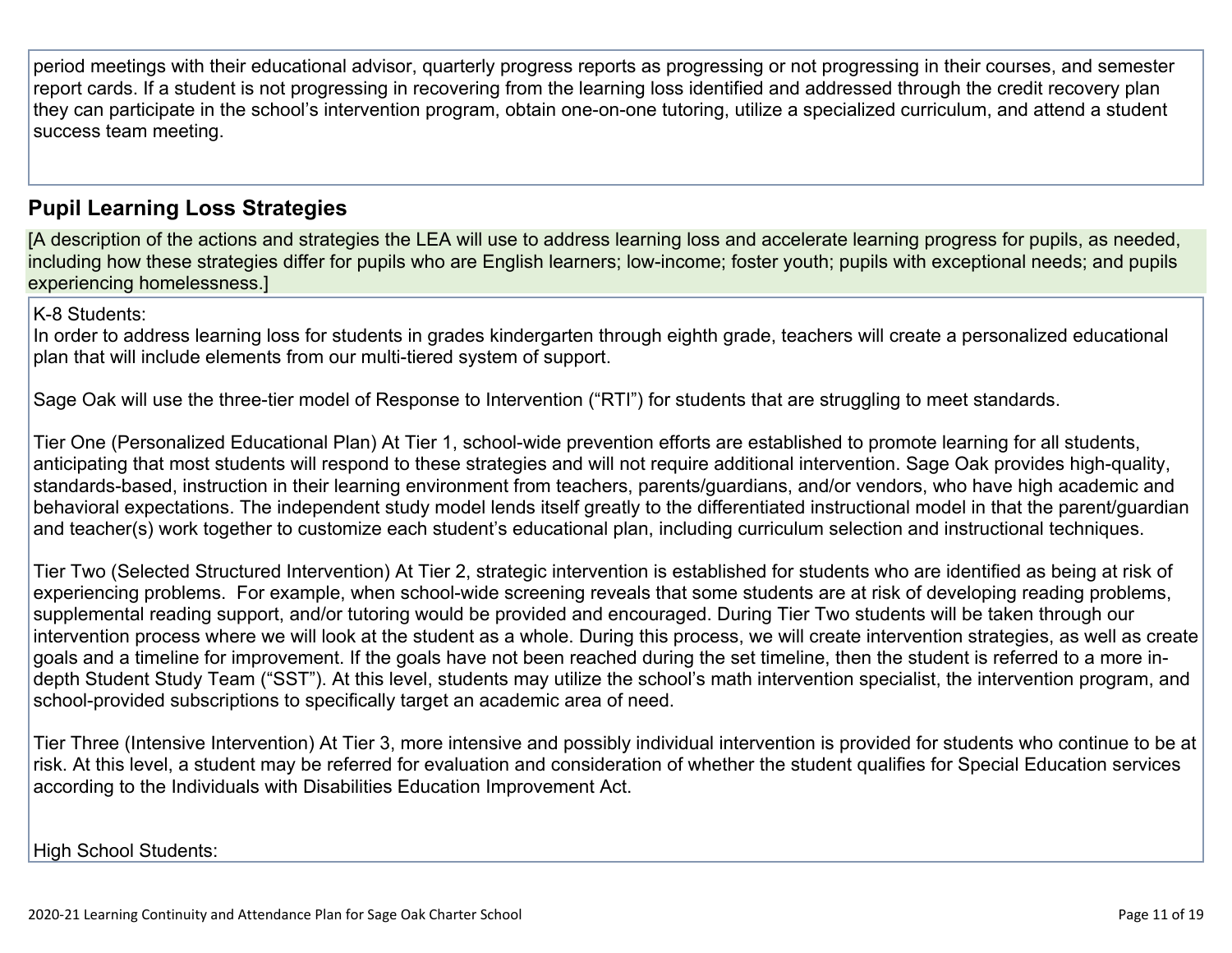High school students who have experienced learning loss will participate in a credit recovery program. Credit recovery allows qualified students to catch up on deficient credits due to courses they have previously failed. Credit recovery courses are available through Sage Oak Live Online courses (SOLO) for previously failed SOLO courses only or through Silicon Valley High School.

Students must meet the following guidelines before being enrolled in a credit recovery course: High school Education Advisor recommendation Secondary Education Department approval from the Director or Assistant Director Must be in grade 10, 11, or 12 Must have failed the semester (core) course

If a student is not successful in a credit recovery course, the Education Advisor will initiate the same multi-tiered system of support as K-8 students, with the Response To Intervention (RTI) tiers and receive the additional support needed.

EL, Low-income, Foster, and Homeless Students:

In order to address the specific needs of our EL students and learning loss, all additional supports will be aligned with EL best practices including explicit skill instruction, sound reading instruction, preview and teaching of content, roll play, SDAIE strategies, and a high emphasis on vocabulary development.

To address the specific needs of our low-income, foster, and homeless students and learning loss, the school will ensure the students have the materials needed to complete their personalized educational plan. The school will provide multiple options for the educational plan, including online and print curriculum, to better meet the individual needs of the students. Additionally, all staff will be trained on traumainduced social-emotional needs for students and how it can affect their learning and the importance of clear, consistent, and encouraging communication with the students and parents.

Students with Special Needs:

Sage Oak Charter School will work with each family and student to determine what a Free and Appropriate Education (FAPE) looks like for each student and family during COVID-19 as well as post-COVID-19, which might be different than the individualized education program (IEP) developed preCOVID-19. We will ensure children with disabilities are included in all offerings of school education models by using the IEP process to customize educational opportunities and provide supports when necessary.

We will utilize the annual IEP to plan for the traditional school year and where needed, including distance learning plans or addendums to address distance learning needs during immediate or future school site closures.

The school will ensure that the IEPs account for the delivery of education, including contingencies for pivoting in and out of distance learning. Sage Oak will work to ensure every student has access to their grade-level standards and makes progress in their education. The IEP team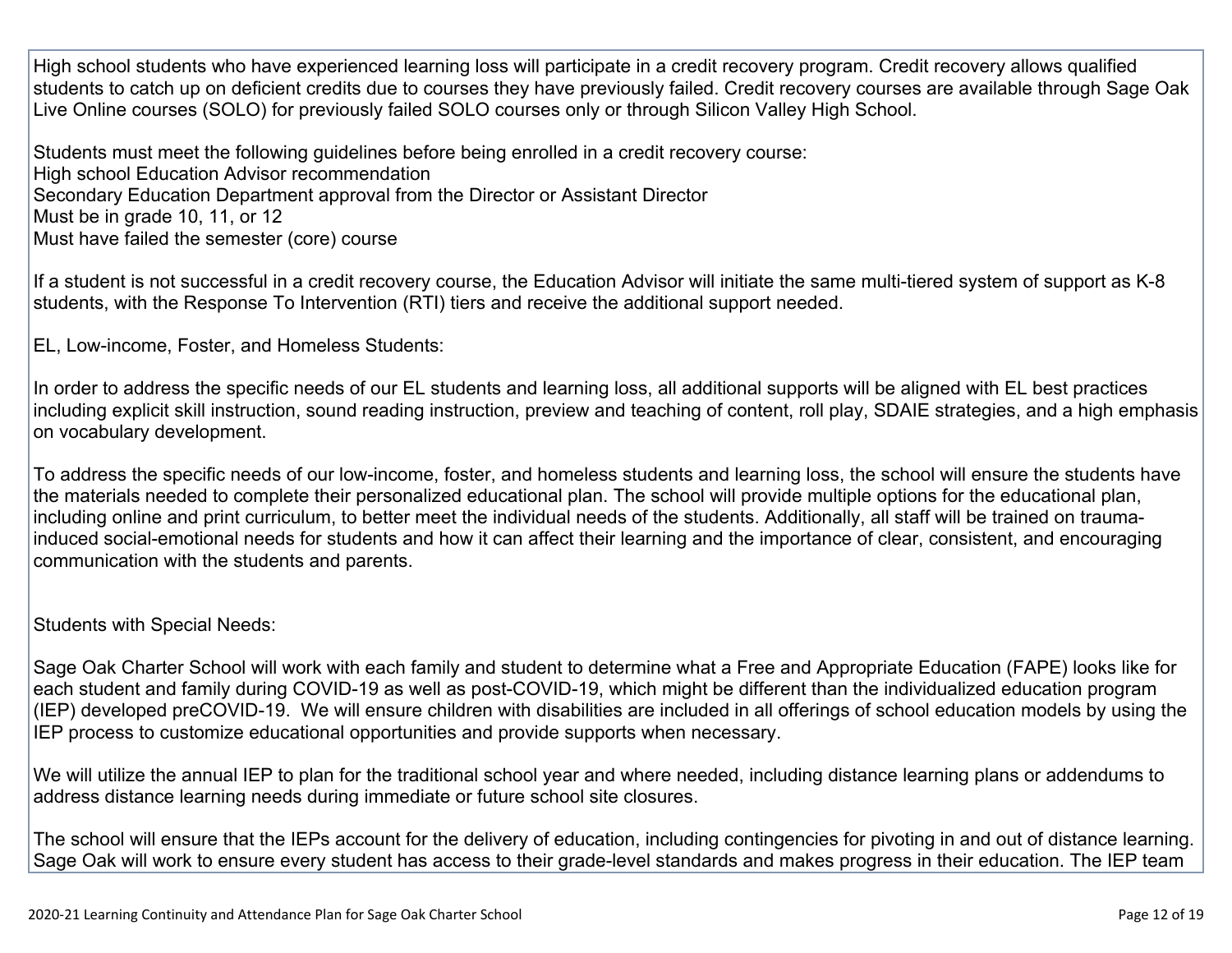will meet and work with the families to jointly determine what is working for each student in distance learning as well as what accommodations and modality of learning allow the greatest access.

The school will provide ongoing communication with families and will encourage connectedness and support, particularly for families who may be in crisis. A collaborative ongoing discussion about an appropriate path forward for each student, given each student's unique needs and circumstances, will take place to ensure equitable access along with an offering of FAPE for students with disabilities.

### **[Effectiveness](http://www.doc-tracking.com/screenshots/20LCP/Instructions/20LCPInstructions.htm#PupilLearningLoss2) of Implemented Pupil Learning Loss Strategies**

[A description of how the effectiveness of the services or supports provided to address learning loss will be measured.]

### K-8 Students:

Students with identified learning loss will complete the Growth Monitoring iReady assessment during learning periods four and seven to measure progress towards state standards and their learning goals. The results on the growth monitoring may lead to an adjustment of the personalized educational plan for the student to better meet their needs. The student may also complete a mid-year diagnostic assessment in iReady if the Growth Monitoring assessment is not enough data to determine progress. Students will then complete the iReady postassessment at the end of the school year to obtain further data to measure academic achievement and growth and the effectiveness of the interventions in place.

### High School Students:

The students will be monitored through monthly learning period meetings with their educational advisor, quarterly progress reports as progressing or not progressing in their courses, and semester report cards. If a student is not progressing in recovering from the learning loss identified and addressed through the credit recovery plan they can participate in the school's multi-tiered system of support which includes obtaining one on one tutoring, utilizing specialized curriculum, and participating in a student success team meeting.

### **Actions to Address Pupil Learning Loss [additional rows and actions may be added as [necessary\]](http://www.doc-tracking.com/screenshots/20LCP/Instructions/20LCPInstructions.htm#PupilLearningLoss4)**

| . .                                                                                                                                                                                 | . .                   |              |
|-------------------------------------------------------------------------------------------------------------------------------------------------------------------------------------|-----------------------|--------------|
| <b>Description</b>                                                                                                                                                                  | <b>Total Funds</b>    | Contributing |
| Intervention program<br>This program allows the school to provide additional personalized educational supports for<br>our at-promise through tutoring and a specialized curriculum. | 124,500               | <b>Yes</b>   |
| School provided subscriptions                                                                                                                                                       | See Distance Learning | Yes          |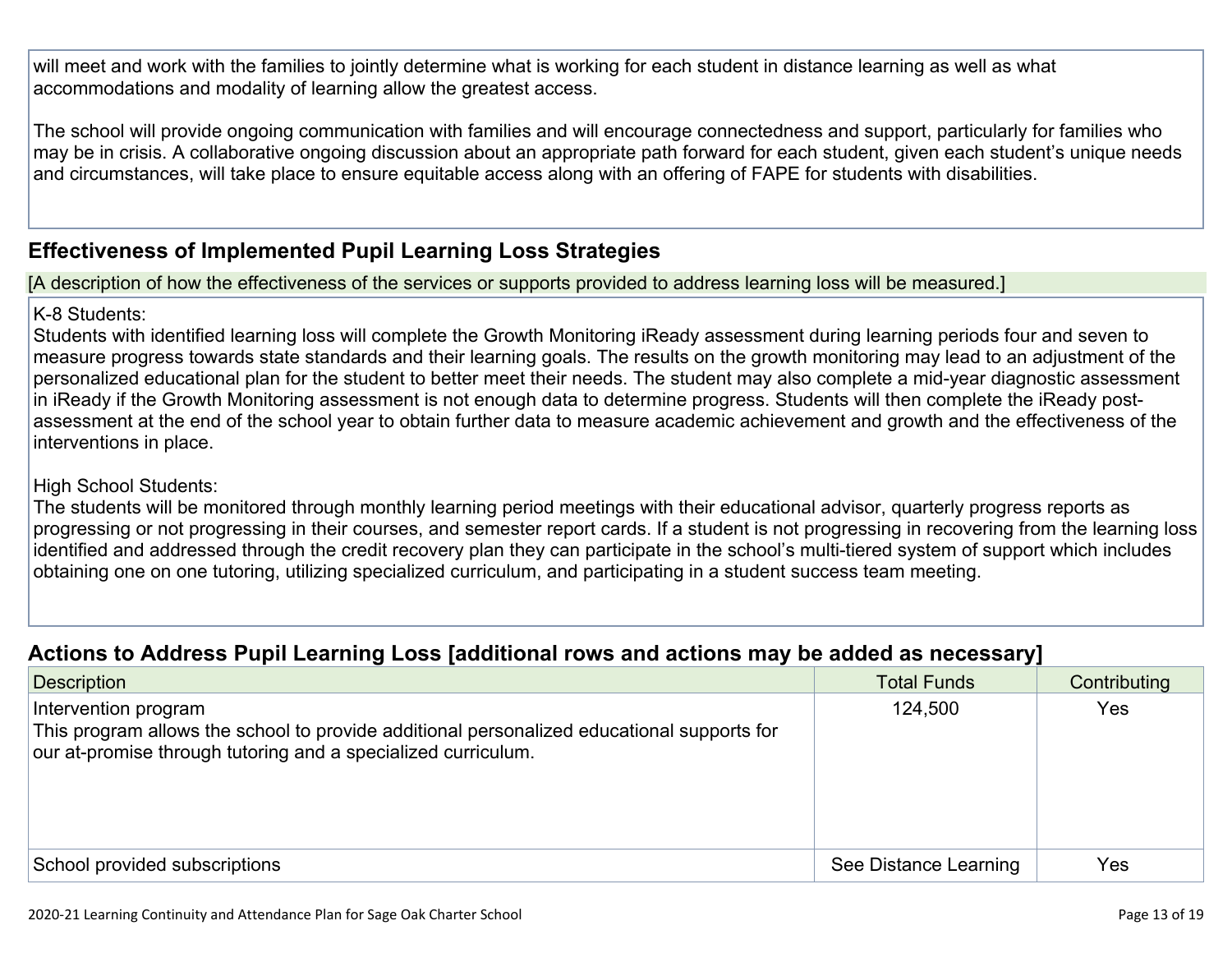| <b>Description</b>                                                                                                                                                                             | <b>Total Funds</b>    | Contributing |
|------------------------------------------------------------------------------------------------------------------------------------------------------------------------------------------------|-----------------------|--------------|
| Online supplemental learning resources help to personalize the educational plans of our at-<br>promise youth allowing them to learn according to their needs.                                  |                       |              |
| <b>Title I Coordinator</b><br>This position allows for the school to provide additional small group tutoring in mathematics<br>and ELA for the at-promise youth with identified learning loss. | 63,000                | Yes          |
| Increased Counselor Hours/New Counselor<br>This position allows for our at-promise youth to get the social-emotional support they need to<br>be more successful academically.                  | See Distance Learning | Yes          |
| <b>iReady Assessment Platform</b><br>The iReady platform allows us to identify current academic achievement levels of our students<br>and to identify those that experienced learning loss     | 17,642.88             | Yes          |
| <b>iReady Online Lessons</b><br>The iReady platform provides customized online lessons to specifically address gaps in<br>content standards.                                                   | 6,341.68              | Yes          |
| <b>EL Online Curriculum</b><br>The EL online curriculum allows teachers to monitor the completion of work and to assess<br>student learning.                                                   | 731.73                | Yes          |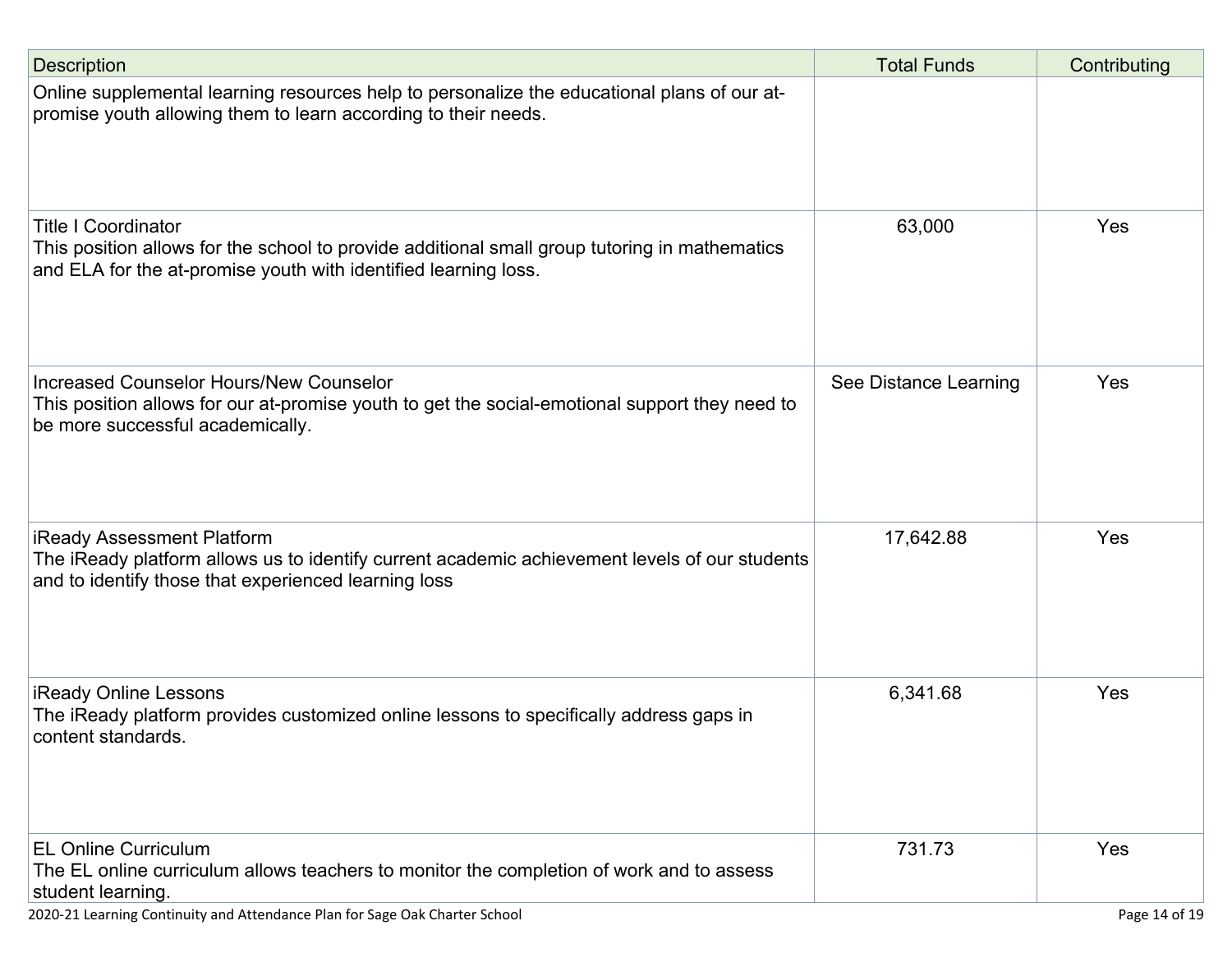| Description | <b>Total Funds</b> | Contributing |
|-------------|--------------------|--------------|
|             |                    |              |
|             |                    |              |
|             |                    |              |

## **Mental Health and Social and Emotional [Well-Being](http://www.doc-tracking.com/screenshots/20LCP/Instructions/20LCPInstructions.htm#MentalHealthandSocialandEmotional)**

[A description of how the LEA will monitor and support mental health and social and emotional well-being of pupils and staff during the school year, including the professional development and resources that will be provided to pupils and staff to address trauma and other impacts of COVID-19 on the school community.]

Sage Oak understands the importance of monitoring and supporting the mental health and social and emotional well-being of our students and staff during this time. As such, we will be training our staff at the beginning of the year on the topic, "Understanding Trauma & Informed Care Practices" using a TLC model, which includes tiered intervention support, learning self-regulation and coping skills, and creating a sense of safety and connection.l Additionally, there will be community-building opportunities at our virtual staff meetings, which take place monthly. The human resources department is also available to support staff that needs additional accommodations or support during this time, as well as provide COVID based training through the SafeSchools Platform.

The training that our teachers receive will not only provide them with tools for their own well-being, but will equip them to support their students through the use of the TLC model. The TLC model stands for Tiered intervention support, Learning self-regulation and coping skills, and Creating a sense of safety and connection. These resources and practices are Tier 1 support and will be provided to all students by their teachers. Additionally, our school website contains counseling and mental health resources including a request form for COVID Trauma Support Counseling, COVID-19 education-related resources, a parent workshop on mental health and wellness, TK-grade 12 mental health lessons for parents, school counselor resources by the California Associations of School Counselors (CASC), and links to the Child Mind Institute, the National Suicide Prevention Lifeline, and more. Tier 2 supports include small group and individual counseling support by our school counselor. Tier 3 students or students with the highest levels of need will be provided support by Sage Oak contracted counselors therapists or referrals to professional mental health providers.

## **Pupil [Engagement](http://www.doc-tracking.com/screenshots/20LCP/Instructions/20LCPInstructions.htm#PupilEngagementandOutreach) and Outreach**

2020-21 Learning Continuity and Attendance Plan for Sage Oak Charter School Page 15 of 19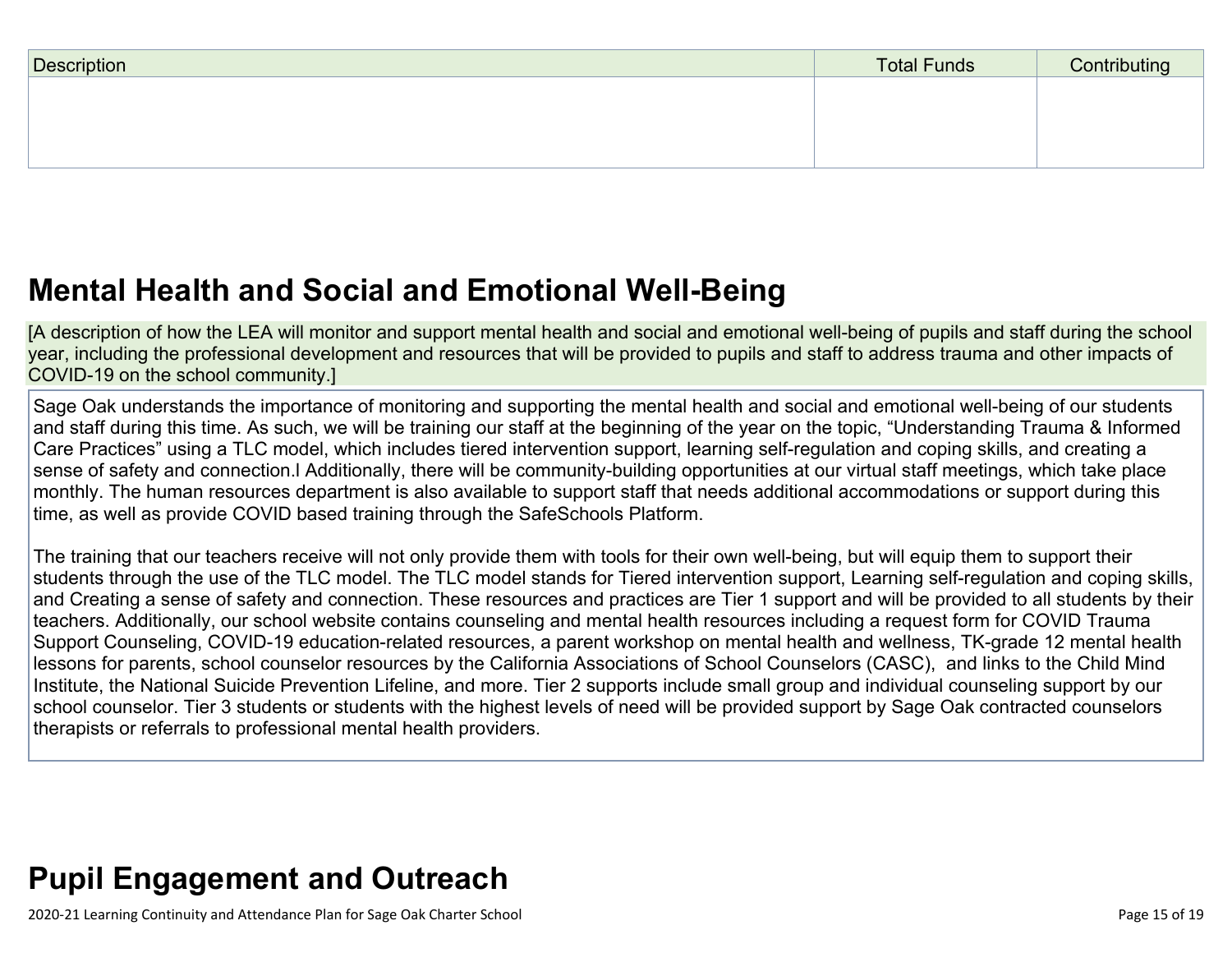[A description of pupil engagement and outreach, including the procedures for tiered reengagement strategies for pupils who are absent from distance learning and how the LEA will provide outreach to pupils and their parents or guardians, including in languages other than English, when pupils are not meeting compulsory education requirements, or if the LEA determines the pupil is not engaging in instruction and is at risk of learning loss.]

As a non-classroom based charter school, Sage Oak will continue to follow its policies and practices outlined in the charter petition regarding pupil engagement and outreach. We will also follow all state guidelines for language translation of documents, as needed.

The school's Independent Study Policy outlines that for students in all grade levels offered by Sage Oak, the maximum length of time that may elapse between the time an assignment is made and the date by which the student must complete the assigned work shall be twenty school days. A student may miss two assignments during any period of twenty days before an evaluation is conducted to determine whether it is in the best interest of the student to remain in independent study. Therefore, when any student fails to complete three assignments during any period of twenty school days, the school's Progress Improvement Notification process is initiated as outlined in the school's Attendance, Support, and Involuntary Removal Policy.

The Progress Improvement Notification process is a multi-step process that includes parent engagement and notification of the lack of completed assignments by the student, as well as a system of support through a Student Success Team meeting to assist the student in the completion of the assignments.

In addition to following the board approved policies outlined, Sage Oak teachers are trained to actively engage with their students virtually through the learning periods to ensure that the students are engaged in learning and working towards their personalized educational plan and goals. If a student or parent is not engaging then the teacher will make multiple attempts to communicate via email, phone, and text messaging before the approved policies are implemented.

## **School [Nutrition](http://www.doc-tracking.com/screenshots/20LCP/Instructions/20LCPInstructions.htm#SchoolNutrition)**

[A description of how the LEA will provide nutritionally adequate meals for all pupils, including those students who are eligible for free or reduced-price meals, when pupils are participating in both in-person instruction and distance learning, as applicable.]

Sage Oak Charter School is a non-classroom based charter school. Therefore, we do not operate a meal program and do not provide meals to our students. However, we do provide all students who attend state testing at test sites, one-on-one, and ELPAC testing locations with a nutritionally adequate meal. This is in compliance with the California Education Code (California Education Codes Sec. 47612.5, 47613.5, 49010 49552, 49553). Teachers and counselors communicate state and local resources that are available to the public as needed. These resources include access to food, childcare, housing, mental health care, health care.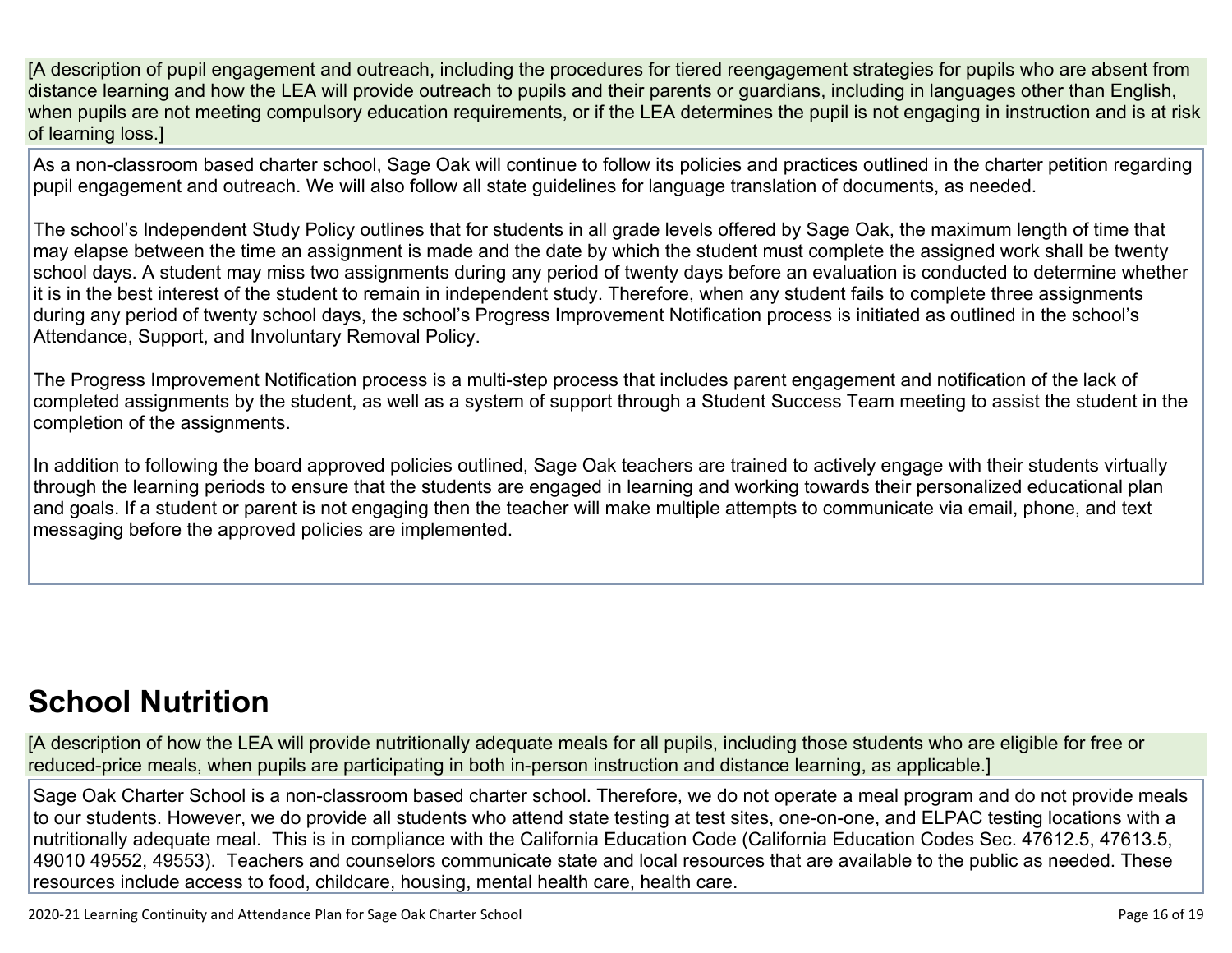## **Additional Actions to Implement the Learning Continuity Plan [\[additional](http://www.doc-tracking.com/screenshots/20LCP/Instructions/20LCPInstructions.htm#AdditionalActions) rows and actions may be added as [necessary\]](http://www.doc-tracking.com/screenshots/20LCP/Instructions/20LCPInstructions.htm#AdditionalActions)**

| Section                                                                                                                              | <b>Description</b>                                                                                                                                                 | <b>Total Funds</b> | Contributing |
|--------------------------------------------------------------------------------------------------------------------------------------|--------------------------------------------------------------------------------------------------------------------------------------------------------------------|--------------------|--------------|
| The section of the Learning<br>action described; may put $N/A$ services]<br>if the action does not apply to<br>one specific section] | [A description of what the action is; may include a description<br>Continuity Plan related to the $\vert$ of how the action contributes to increasing or improving |                    |              |

## **[Increased](http://www.doc-tracking.com/screenshots/20LCP/Instructions/20LCPInstructions.htm#IncreasedorImprovedServices) or Improved Services for Foster Youth, English Learners, and Low-Income [Students](http://www.doc-tracking.com/screenshots/20LCP/Instructions/20LCPInstructions.htm#IncreasedorImprovedServices)**

|           | Tercentage to Increase or Improve Services Increased Apportionment based on the Enrollment of Foster Youth, English Learners, and Low |
|-----------|---------------------------------------------------------------------------------------------------------------------------------------|
| $ 6.60\%$ | 1,429,991                                                                                                                             |

### **Required [Descriptions](http://www.doc-tracking.com/screenshots/20LCP/Instructions/20LCPInstructions.htm#RequiredDescriptions)**

[For the actions being provided to an entire school, or across the entire school district or county office of education (COE), an explanation of (1) how the needs of foster youth, English learners, and low-income students were considered first, and (2) how these actions are effective in meeting the needs of these students.]

The items below are available for all students, however, they were created with the foster youth, EL, and low-income students at the forefront of the decision-making process.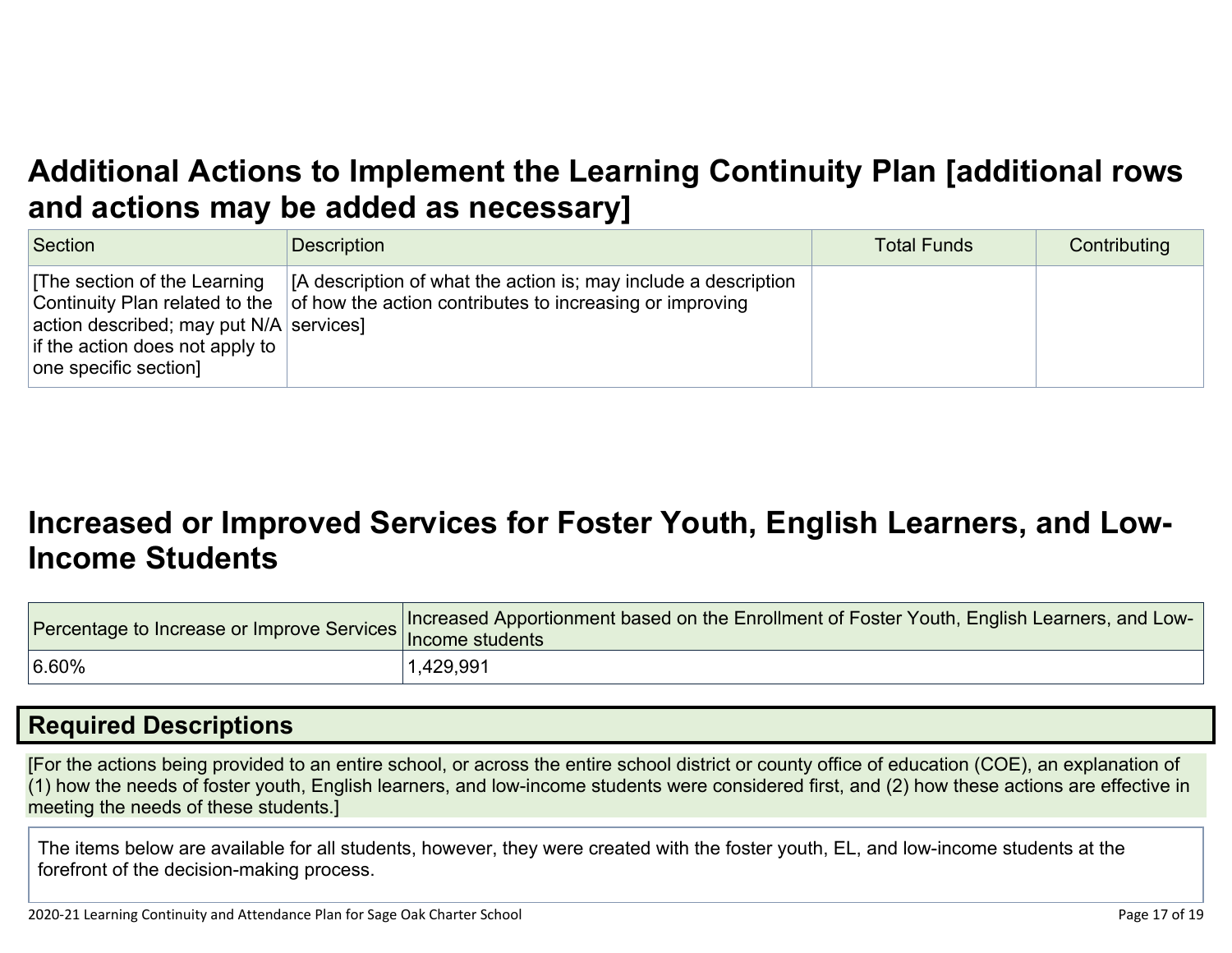The school's intervention program and math intervention coordinator are tier 2 MTSS approaches that allow the students to have an individualized targeted intervention plan. The aforementioned student population thrives academically with the individualized attention that takes into account their learning style and specific skill deficits.

The school provided online subscriptions are a tier 1 MTSS approach that provides supplemental online learning that supports the core academics in the student's educational plan. The chosen subscriptions provide a variety of instructional techniques and platforms that allow for a higher level of student engagement based on learning styles and the specific needs of the aforementioned student population.

Due to the trauma that students may have experienced due to COVID-19, an increase in school counseling services is critical for this student population. Foster, EL, and low-income youths experience trauma at a higher rate than their peers and a counselor can help provide social-emotional stability that will allow the students to better meet their academic goals.

Given the virtual nature of the students' education plan, the school felt it was in the best interest of the aforementioned student population to increase its SOLO teachers and course offerings. This live online instruction meets the needs of this population that thrive on direct instruction and may not have it readily available in the home environment. These courses help to better engage these students and mitigate any learning loss.

The at-promise student population is at a higher risk of not having the needed technology to access online learning, therefore, the school will provide devices and internet to foster and homeless students, as needed.

Additionally, the school's Title 1 Coordinator will specifically monitor these at-promise students to ensure they are on track with their educational plan and offer resources as needed. The Title I Coordinator will also be providing the individualized, small group instruction to some of these students to supplement their educational plan and mitigate learning loss.

[A description of how services for foster youth, English learners, and low-income students are being increased or improved by the percentage required.]

The at-promise student population that includes foster youth, homeless, EL, and low-income students will benefit from the additional support from each of the services previously mentioned and are above and beyond the core personalized educational plan for all students.

The increased and improved services contribute to meeting the needs of our student groups through a personalized education model focused on mitigating learning loss. In consultation with teachers, and review of student needs/gaps, the identified services provide individualized attention through the school's intervention program, live online interaction that addresses multiple learning styles, SDAIE strategies for EL students, and support on the social-emotional level allows for students to progress academically.